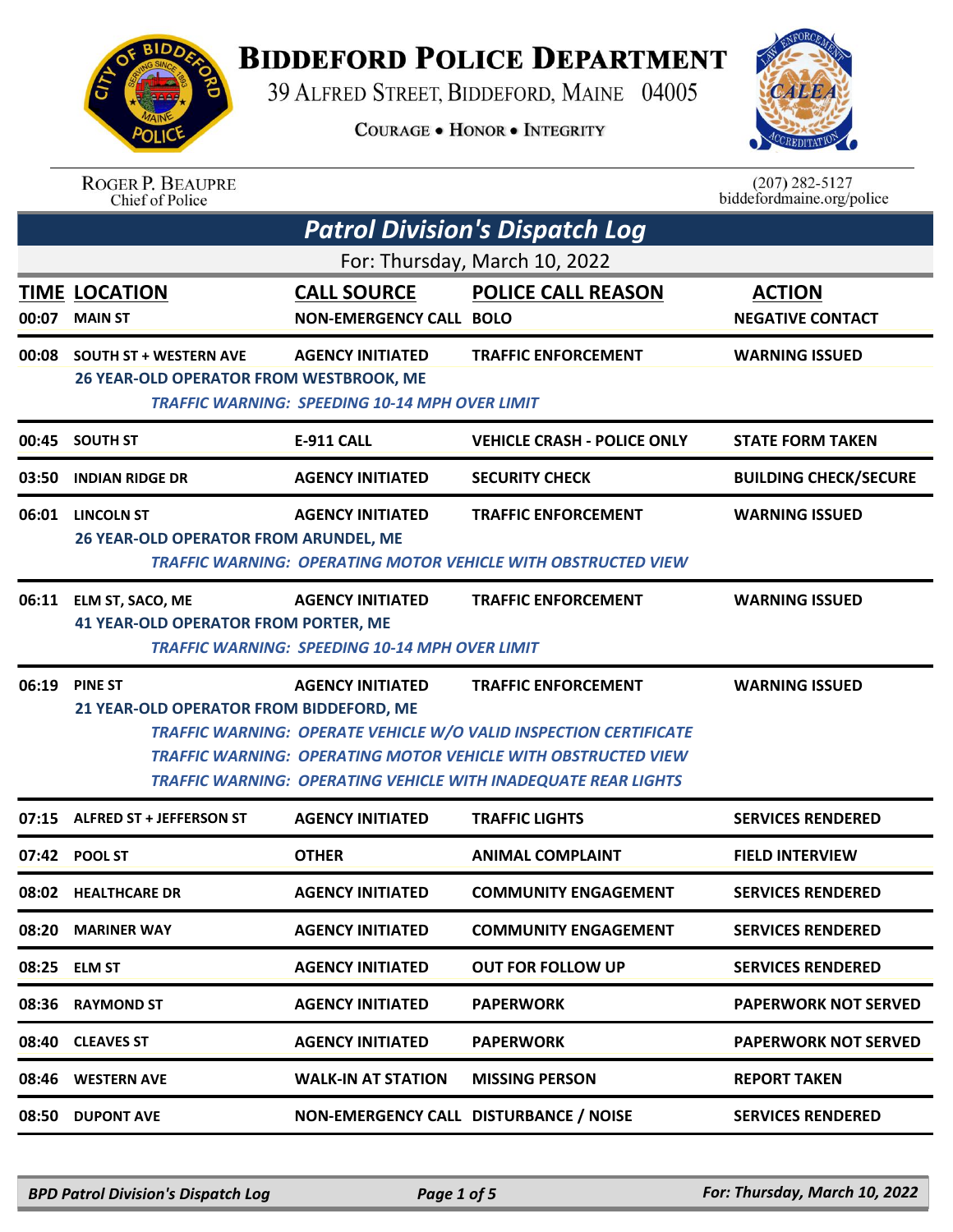| 09:19 | <b>TIME LOCATION</b><br><b>SOUTH ST</b>                     | <b>CALL SOURCE</b><br>E-911 CALL                                                                                                         | <b>POLICE CALL REASON</b><br><b>MENTAL ILLNESS CASES</b>                                                  | <b>ACTION</b><br><b>SERVICES RENDERED</b> |
|-------|-------------------------------------------------------------|------------------------------------------------------------------------------------------------------------------------------------------|-----------------------------------------------------------------------------------------------------------|-------------------------------------------|
|       | 09:32 ELM ST<br>33 YEAR-OLD OPERATOR FROM BIDDEFORD, ME     | <b>AGENCY INITIATED</b><br><b>TRAFFIC WARNING: SPEEDING 10-14 MPH OVER LIMIT</b>                                                         | <b>TRAFFIC ENFORCEMENT</b>                                                                                | <b>WARNING ISSUED</b>                     |
|       | 09:32 GEORGE ST                                             |                                                                                                                                          | NON-EMERGENCY CALL MENTAL ILLNESS CASES                                                                   | <b>SERVICES RENDERED</b>                  |
| 09:53 | <b>ELM ST</b>                                               | NON-EMERGENCY CALL ASSIST OTHER AGENCY                                                                                                   |                                                                                                           | <b>NO ACTION REQUIRED</b>                 |
|       | 10:21 SULLIVAN ST                                           | NON-EMERGENCY CALL HARASSMENT                                                                                                            |                                                                                                           | <b>SERVICES RENDERED</b>                  |
| 10:24 | <b>BOULDER WAY</b><br>26 YEAR-OLD OPERATOR FROM ARUNDEL, ME | <b>AGENCY INITIATED</b><br><b>TRAFFIC WARNING: FAILING TO STOP FOR STOP SIGN</b>                                                         | <b>TRAFFIC ENFORCEMENT</b>                                                                                | <b>WARNING ISSUED</b>                     |
| 10:39 | <b>BOULDER WAY</b><br>70 YEAR-OLD OPERATOR FROM SACO, ME    | <b>AGENCY INITIATED</b><br><b>TRAFFIC WARNING: FAILING TO STOP FOR STOP SIGN</b>                                                         | <b>TRAFFIC ENFORCEMENT</b>                                                                                | <b>WARNING ISSUED</b>                     |
| 10:43 | <b>POOL ST</b>                                              | <b>NON-EMERGENCY CALL CHECK WELFARE</b>                                                                                                  |                                                                                                           | <b>SERVICES RENDERED</b>                  |
|       | <b>11:11 HILL ST</b><br>20 YEAR-OLD OPERATOR FROM LYMAN, ME | <b>AGENCY INITIATED</b><br><b>TRAFFIC CITATION: FAILURE TO REGISTER VEHICLE</b><br><b>TRAFFIC WARNING: SPEEDING 10-14 MPH OVER LIMIT</b> | <b>TRAFFIC ENFORCEMENT</b><br><b>TRAFFIC CITATION: OPERATE VEHICLE W/O VALID INSPECTION CERTIFICATE</b>   | <b>VSAC ISSUED</b>                        |
|       | 11:31 ELM ST                                                | <b>E-911 CALL</b>                                                                                                                        | <b>DOMESTIC COMPLAINTS</b>                                                                                | <b>REPORT TAKEN</b>                       |
|       | 11:51 POOL ST<br>18 YEAR-OLD OPERATOR FROM LYNN, MA         | <b>AGENCY INITIATED</b><br><b>TRAFFIC WARNING: SPEEDING 10-14 MPH OVER LIMIT</b>                                                         | <b>TRAFFIC ENFORCEMENT</b>                                                                                | <b>WARNING ISSUED</b>                     |
| 12:13 | <b>GEORGE ST</b>                                            | <b>NON-EMERGENCY CALL CHECK WELFARE</b>                                                                                                  |                                                                                                           | <b>SERVICES RENDERED</b>                  |
| 12:16 | <b>ELM ST</b>                                               | <b>AGENCY INITIATED</b>                                                                                                                  | <b>COMMUNITY ENGAGEMENT</b>                                                                               | <b>SERVICES RENDERED</b>                  |
| 12:26 | <b>ELM ST</b><br>79 YEAR-OLD OPERATOR FROM BIDDEFORD, ME    | <b>AGENCY INITIATED</b><br><b>TRAFFIC WARNING: SPEEDING 1-9 MPH OVER LIMIT</b>                                                           | <b>TRAFFIC ENFORCEMENT</b>                                                                                | <b>WARNING ISSUED</b>                     |
| 13:02 | <b>SHOPS WAY</b>                                            |                                                                                                                                          | NON-EMERGENCY CALL MENTAL ILLNESS CASES                                                                   | <b>REPORT TAKEN</b>                       |
| 13:15 | TEMPLE AVE, OLD ORCHARD BE AGENCY INITIATED                 |                                                                                                                                          | <b>PRO-ACTIVE DV RESPONSE TEAM</b>                                                                        | <b>NO VIOLATION</b>                       |
| 13:29 | <b>WESTERN AVE</b>                                          | <b>AGENCY INITIATED</b>                                                                                                                  | <b>OUT FOR FOLLOW UP</b>                                                                                  | <b>NEGATIVE CONTACT</b>                   |
|       | 13:32 SHOPS WAY<br><b>CHARGE: OUI (ALCOHOL)</b>             | <b>E-911 CALL</b>                                                                                                                        | <b>OPERATING UNDER INFLUENCE</b><br>DEFENDANT: TRAVIS K BOUFFARD  AGE: 31  RESIDENT OF: HOLLIS CENTER, ME | <b>ARREST(S) MADE</b>                     |
| 13:57 | POOL ST                                                     | <b>AGENCY INITIATED</b>                                                                                                                  | <b>COMMUNITY ENGAGEMENT</b>                                                                               | <b>SERVICES RENDERED</b>                  |
| 14:30 | <b>FOSS ST</b>                                              | <b>AGENCY INITIATED</b>                                                                                                                  | <b>PRO-ACTIVE DV RESPONSE TEAM</b>                                                                        | <b>REPORT TAKEN</b>                       |
|       | <b>BPD Patrol Division's Dispatch Log</b>                   | Page 2 of 5                                                                                                                              |                                                                                                           | For: Thursday, March 10, 2022             |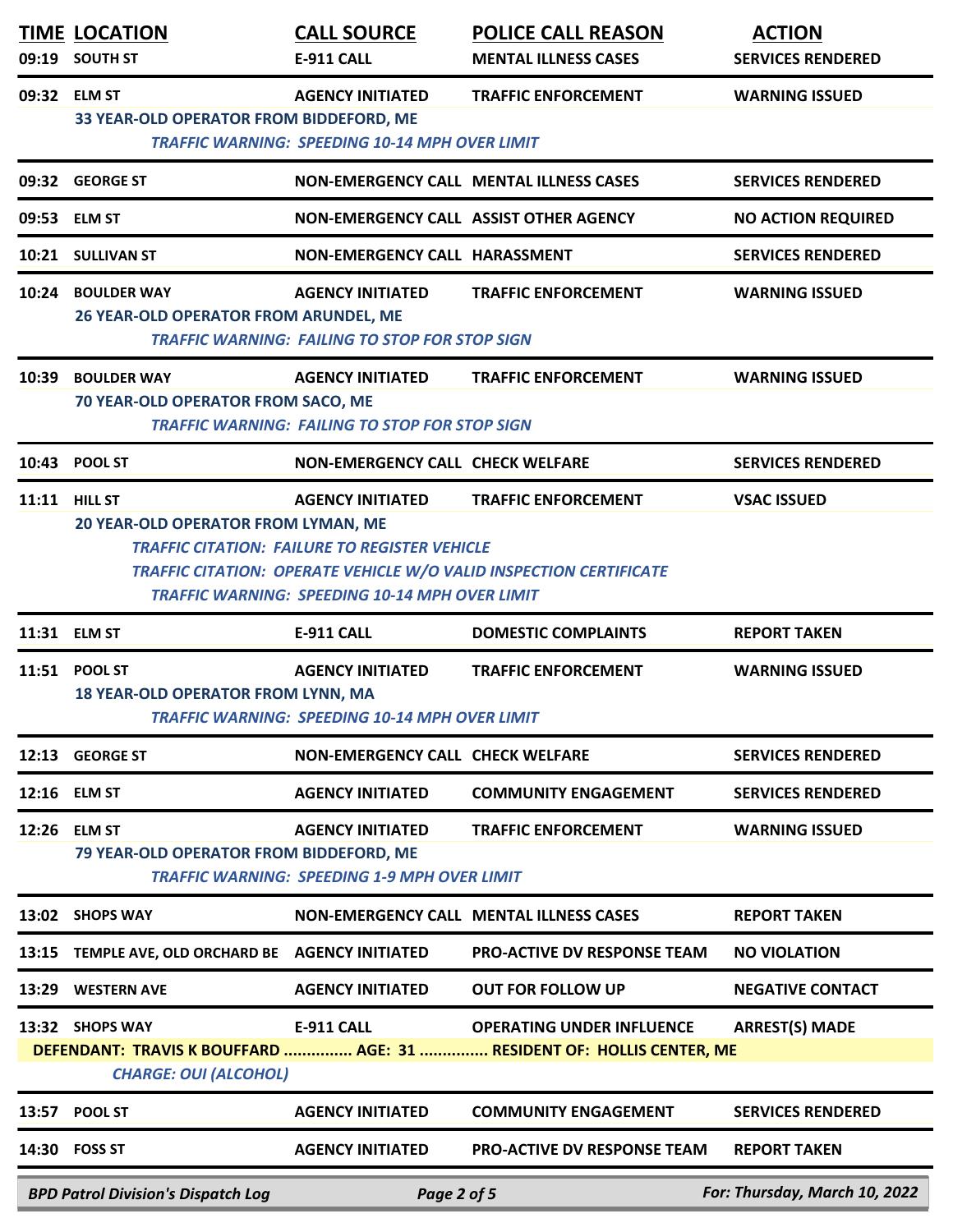|       | <b>TIME LOCATION</b><br>15:01 HILL ST                                      | <b>CALL SOURCE</b>                                                               | <b>POLICE CALL REASON</b><br>NON-EMERGENCY CALL ASSIST: MEDICAL W/ ENGINE                               | <b>ACTION</b><br><b>TRANSPORT TO HOSPITAL</b> |
|-------|----------------------------------------------------------------------------|----------------------------------------------------------------------------------|---------------------------------------------------------------------------------------------------------|-----------------------------------------------|
|       | 15:14 GEORGE ST                                                            |                                                                                  | NON-EMERGENCY CALL MENTAL ILLNESS CASES                                                                 | <b>SERVICES RENDERED</b>                      |
|       | 15:21 BIRCH ST                                                             | <b>E-911 CALL</b>                                                                | <b>CIVIL COMPLAINT</b>                                                                                  | <b>CIVIL COMPLAINT</b>                        |
| 15:44 | <b>SOUTH ST</b><br>30 YEAR-OLD OPERATOR FROM BIDDEFORD, ME                 | <b>AGENCY INITIATED</b><br><b>TRAFFIC WARNING: SPEEDING 10-14 MPH OVER LIMIT</b> | <b>TRAFFIC ENFORCEMENT</b>                                                                              | <b>WARNING ISSUED</b>                         |
|       | 15:55 WENTWORTH ST                                                         | <b>E-911 CALL</b>                                                                | 911 MISUSE                                                                                              | <b>SERVICES RENDERED</b>                      |
|       | 16:07 ALFRED ST<br><b>CHARGE: WARRANT ARREST</b>                           | WALK-IN AT STATION WARRANT ARREST                                                | DEFENDANT: DALTEN DONALD COLLARD  AGE: 25  RESIDENT OF: ARUNDEL, ME                                     | <b>ARREST(S) MADE</b>                         |
| 16:08 | <b>MAPLEWOOD AVE</b>                                                       | <b>AGENCY INITIATED</b>                                                          | <b>FIGHTS</b>                                                                                           | <b>REPORT TAKEN</b>                           |
| 16:10 | <b>UNION ST + ALFRED ST</b><br>51 YEAR-OLD OPERATOR FROM KENNEBUNKPORT, ME | <b>AGENCY INITIATED</b><br><b>TRAFFIC WARNING: SPEEDING 10-14 MPH OVER LIMIT</b> | <b>TRAFFIC ENFORCEMENT</b>                                                                              | <b>WARNING ISSUED</b>                         |
|       | 16:25 WEST ST + MARION AVE<br>27 YEAR-OLD OPERATOR FROM BIDDEFORD, ME      | <b>AGENCY INITIATED</b><br><b>TRAFFIC WARNING: SPEEDING 10-14 MPH OVER LIMIT</b> | <b>TRAFFIC ENFORCEMENT</b>                                                                              | <b>WARNING ISSUED</b>                         |
|       | <b>16:31 PIKE ST</b>                                                       | <b>E-911 CALL</b>                                                                | <b>JUVENILE OFFENSES</b>                                                                                | <b>REPORT TAKEN</b>                           |
|       | 16:40 ELM ST                                                               | <b>AGENCY INITIATED</b>                                                          | <b>OUT FOR FOLLOW UP</b>                                                                                | <b>SERVICES RENDERED</b>                      |
|       | 16:49 SOUTH ST                                                             | <b>WALK-IN AT STATION</b>                                                        | <b>SUSPICION</b>                                                                                        | <b>SERVICES RENDERED</b>                      |
|       | 16:52 SOUTH ST                                                             | <b>NON-EMERGENCY CALL CHECK WELFARE</b>                                          |                                                                                                         | <b>NEGATIVE CONTACT</b>                       |
|       | <b>16:53 PIKE ST</b>                                                       | <b>AGENCY INITIATED</b>                                                          | <b>OUT FOR FOLLOW UP</b>                                                                                | <b>SERVICES RENDERED</b>                      |
|       | 17:01 FREEMAN ST                                                           | E-911 CALL                                                                       | <b>HARASSMENT</b>                                                                                       | <b>NEGATIVE CONTACT</b>                       |
|       | 17:14 EVANTHIA DR                                                          | <b>NON-EMERGENCY CALL SUSPICION</b>                                              |                                                                                                         | <b>SERVICES RENDERED</b>                      |
|       | 17:25 ELM ST<br><b>48 YEAR-OLD OPERATOR FROM ARUNDEL, ME</b>               | <b>AGENCY INITIATED</b>                                                          | <b>TRAFFIC ENFORCEMENT</b><br><b>TRAFFIC CITATION: OPERATE VEHICLE W/O VALID INSPECTION CERTIFICATE</b> | <b>WARNING ISSUED</b>                         |
|       | 17:33 GRAHAM ST                                                            | E-911 CALL                                                                       | <b>CIVIL COMPLAINT</b>                                                                                  | <b>SERVICES RENDERED</b>                      |
|       | 17:46 ALFRED ST<br><b>CHARGE: WARRANT ARREST</b>                           | NON-EMERGENCY CALL WARRANT ARREST                                                | DEFENDANT: MARK J BROKENBROUGH  AGE: 45  RESIDENT OF: BIDDEFORD, ME                                     | <b>ARREST(S) MADE</b>                         |
|       | 17:53 ALFRED ST                                                            | <b>AGENCY INITIATED</b>                                                          | <b>PROTECTION FROM ABUSE SERVICE PAPERWORK SERVED</b>                                                   |                                               |
|       | <b>18:23 PIKE ST</b>                                                       | <b>NON-EMERGENCY CALL THEFT</b>                                                  |                                                                                                         | <b>SERVICES RENDERED</b>                      |
|       | 18:25 OAKWOOD LN                                                           |                                                                                  | NON-EMERGENCY CALL ATTEMPTED/THREATENED SUICIDE SERVICES RENDERED                                       |                                               |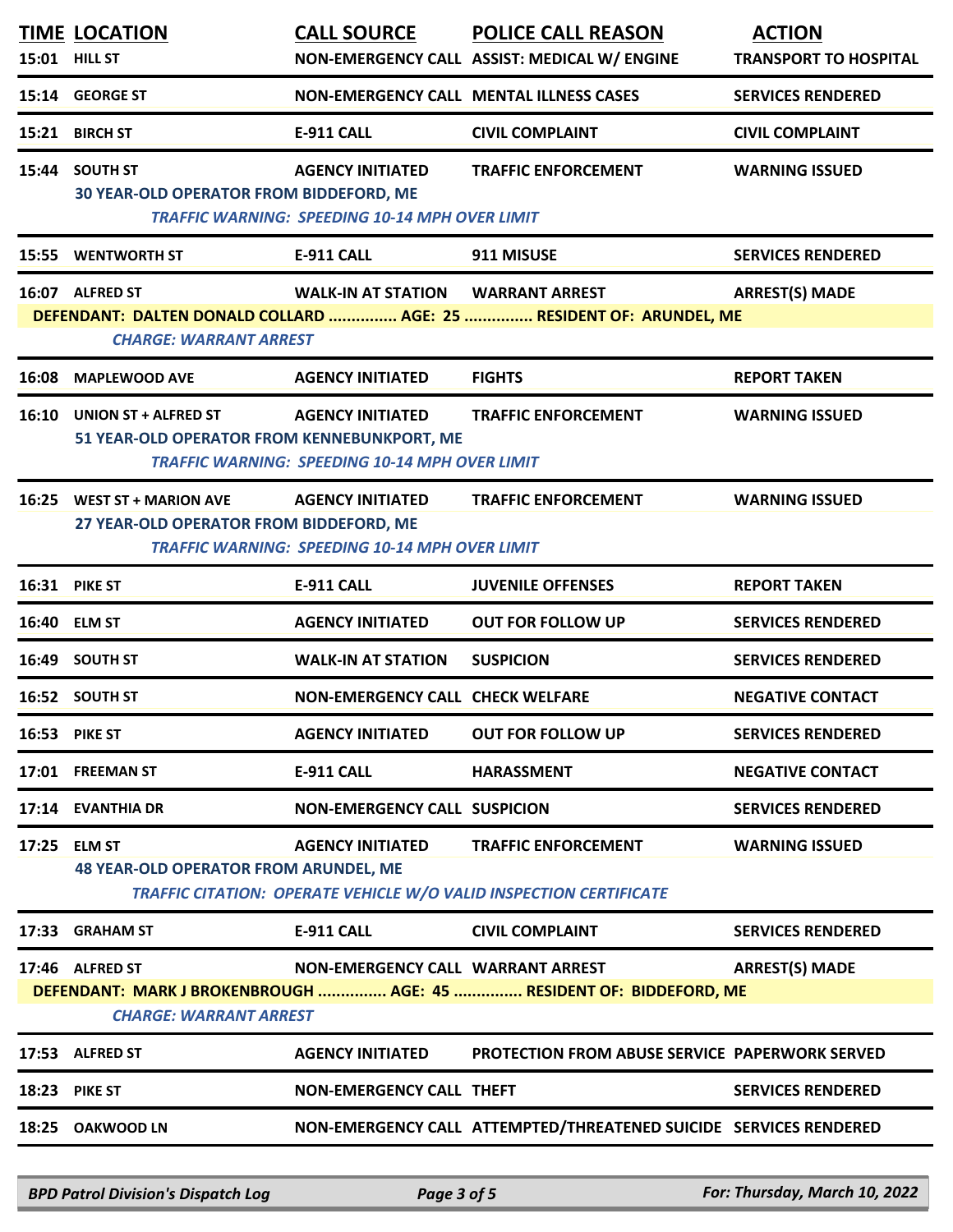|       | <b>TIME LOCATION</b><br>18:26 POOL ST                              | <b>CALL SOURCE</b>                                                                                                                            | <b>POLICE CALL REASON</b><br>NON-EMERGENCY CALL ASSIST OTHER AGENCY                                     | <b>ACTION</b><br><b>SERVICES RENDERED</b> |
|-------|--------------------------------------------------------------------|-----------------------------------------------------------------------------------------------------------------------------------------------|---------------------------------------------------------------------------------------------------------|-------------------------------------------|
| 19:05 | <b>POOL ST</b>                                                     | <b>AGENCY INITIATED</b>                                                                                                                       | <b>CRIMINAL MISCHIEF</b>                                                                                | <b>REPORT TAKEN</b>                       |
|       | 19:22 SADIE LN                                                     | <b>E-911 CALL</b>                                                                                                                             | <b>CRIM THREAT / TERRORIZING</b>                                                                        | <b>REPORT TAKEN</b>                       |
| 19:30 | <b>PRECOURT ST</b><br>33 YEAR-OLD OPERATOR FROM LYMAN, ME          | <b>AGENCY INITIATED</b><br><b>TRAFFIC WARNING: MOTOR VEHICLE UNSAFELY PASSING VEHICLE</b>                                                     | <b>TRAFFIC ENFORCEMENT</b><br><b>TRAFFIC WARNING: FAILING TO OPERATE MOTOR VEHICLE AT CAREFUL SPEED</b> | <b>WARNING ISSUED</b>                     |
| 19:41 | <b>TIGER WAY</b>                                                   | NON-EMERGENCY CALL ASSAULT                                                                                                                    |                                                                                                         | <b>REPORT TAKEN</b>                       |
|       | 19:42 WEST ST + ELM ST<br>37 YEAR-OLD OPERATOR FROM BOSTON, MA     | <b>AGENCY INITIATED</b><br><b>TRAFFIC WARNING: FAILURE TO REGISTER VEHICLE</b><br><b>TRAFFIC WARNING: OPERATING A DEFECTIVE MOTOR VEHICLE</b> | <b>TRAFFIC ENFORCEMENT</b>                                                                              | <b>WARNING ISSUED</b>                     |
|       | 19:56 BIRCH ST                                                     | <b>NON-EMERGENCY CALL THEFT</b>                                                                                                               |                                                                                                         | <b>REPORT TAKEN</b>                       |
| 20:00 | <b>MAIN ST</b><br>26 YEAR-OLD OPERATOR FROM PORTLAND, ME           | <b>AGENCY INITIATED</b>                                                                                                                       | <b>TRAFFIC ENFORCEMENT</b><br><b>TRAFFIC WARNING: OPERATING WITHOUT HEADLIGHTS AFTER DARK</b>           | <b>WARNING ISSUED</b>                     |
| 20:31 | <b>ORCHARD ST + ELM ST</b>                                         |                                                                                                                                               | NON-EMERGENCY CALL DOMESTIC COMPLAINTS                                                                  | <b>REPORT TAKEN</b>                       |
| 20:37 | <b>MAIN ST</b><br>58 YEAR-OLD OPERATOR FROM SACO, ME               | <b>AGENCY INITIATED</b>                                                                                                                       | <b>TRAFFIC ENFORCEMENT</b><br><b>TRAFFIC WARNING: OPERATING WITHOUT HEADLIGHTS AFTER DARK</b>           | <b>WARNING ISSUED</b>                     |
| 20:42 | <b>MAIN ST + YORK ST</b><br>28 YEAR-OLD OPERATOR FROM SANFORD, ME  | <b>AGENCY INITIATED</b>                                                                                                                       | <b>TRAFFIC ENFORCEMENT</b><br>TRAFFIC CITATION: OPERATE VEHICLE W/O VALID INSPECTION CERTIFICATE        | <b>VSAC ISSUED</b>                        |
| 21:06 | <b>ELM ST</b><br><b>40 YEAR-OLD OPERATOR FROM RAPID CITY, SD</b>   | <b>AGENCY INITIATED</b><br><b>TRAFFIC WARNING: SPEEDING 10-14 MPH OVER LIMIT</b>                                                              | <b>TRAFFIC ENFORCEMENT</b>                                                                              | <b>WARNING ISSUED</b>                     |
| 21:42 | <b>SUMMER ST</b>                                                   | <b>E-911 CALL</b>                                                                                                                             | 911 MISUSE                                                                                              | <b>WARNING ISSUED</b>                     |
|       | 21:43 POOL ST                                                      | <b>AGENCY INITIATED</b>                                                                                                                       | <b>OUT FOR FOLLOW UP</b>                                                                                | <b>SERVICES RENDERED</b>                  |
| 22:17 | <b>ELM ST + PEARL ST</b><br>23 YEAR-OLD OPERATOR FROM AUBURN, ME   | <b>AGENCY INITIATED</b><br><b>TRAFFIC WARNING: SPEEDING 10-14 MPH OVER LIMIT</b>                                                              | <b>TRAFFIC ENFORCEMENT</b>                                                                              | <b>WARNING ISSUED</b>                     |
| 22:31 | <b>ELM ST</b><br><b>41 YEAR-OLD OPERATOR FROM BUXTON, ME</b>       | <b>AGENCY INITIATED</b><br><b>TRAFFIC WARNING: SPEEDING 1-9 MPH OVER LIMIT</b>                                                                | <b>TRAFFIC ENFORCEMENT</b>                                                                              | <b>WARNING ISSUED</b>                     |
| 22:38 | <b>ELM ST + PINE ST</b><br>17 YEAR-OLD OPERATOR FROM BIDDEFORD, ME | <b>AGENCY INITIATED</b><br><b>TRAFFIC WARNING: SPEEDING 10-14 MPH OVER LIMIT</b>                                                              | <b>TRAFFIC ENFORCEMENT</b>                                                                              | <b>WARNING ISSUED</b>                     |
|       | <b>BPD Patrol Division's Dispatch Log</b>                          | Page 4 of 5                                                                                                                                   |                                                                                                         | For: Thursday, March 10, 2022             |